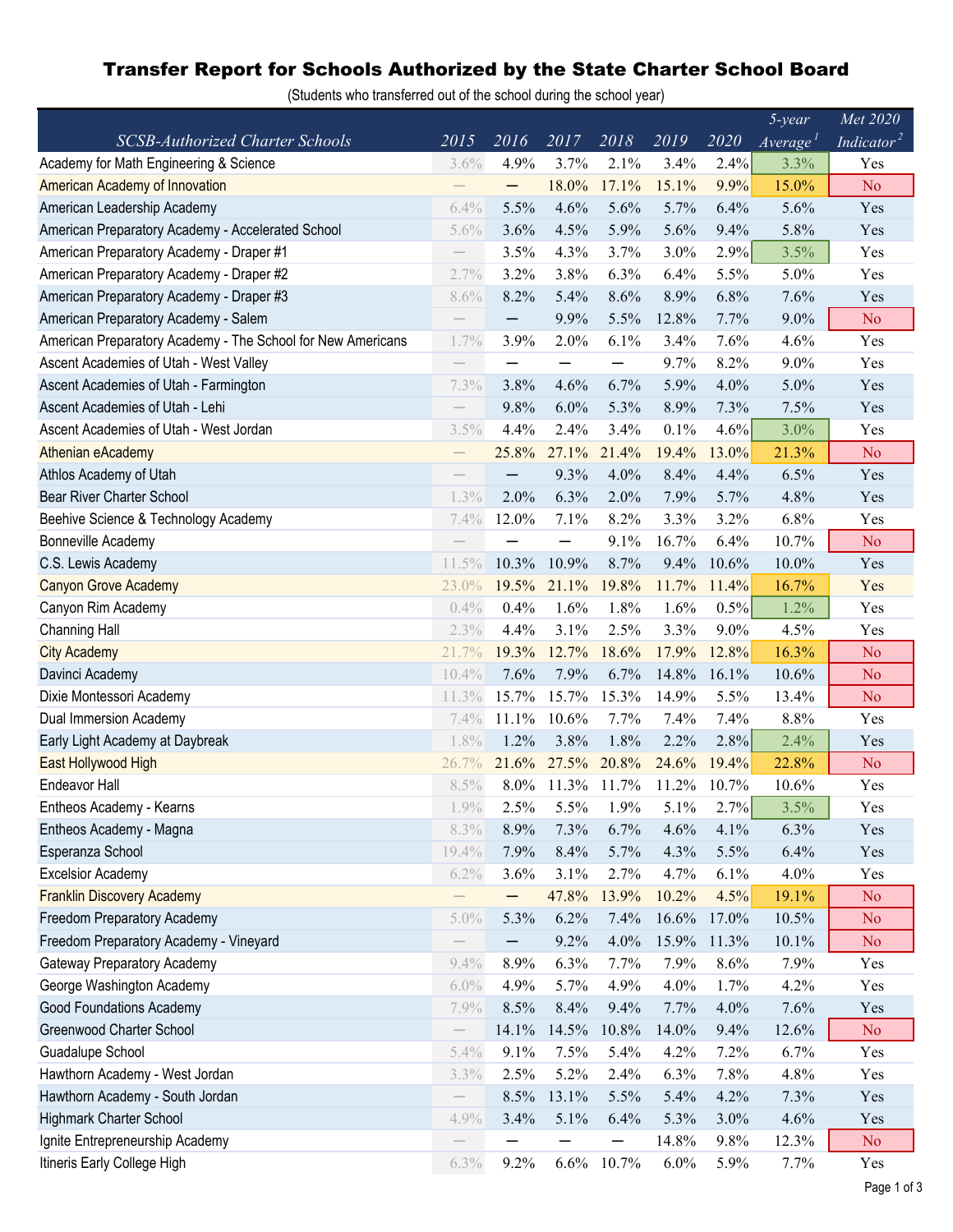|                                                     |                   |                   |                   |                   |         |         | $5$ -year            | Met 2020               |
|-----------------------------------------------------|-------------------|-------------------|-------------------|-------------------|---------|---------|----------------------|------------------------|
| <b>SCSB-Authorized Charter Schools</b>              | 2015              | 2016              | 2017              | 2018              | 2019    | 2020    | Average <sup>T</sup> | Indicator <sup>2</sup> |
| Jefferson Academy                                   | 5.8%              | 4.2%              | 5.0%              | 5.9%              | 5.8%    | 4.3%    | 5.0%                 | Yes                    |
| John Hancock Charter School                         | 2.4%              | 1.2%              | 5.4%              | 3.5%              | 4.3%    | 3.5%    | 3.6%                 | Yes                    |
| Karl G. Maeser Preparatory Academy                  | 4.0%              | 2.8%              | 4.4%              | 3.8%              | 3.6%    | 4.7%    | 3.9%                 | Yes                    |
| Lakeview Academy                                    | 4.4%              | 3.8%              | 2.6%              | 2.5%              | 2.8%    | 2.7%    | 2.9%                 | Yes                    |
| Leadership Academy of Utah                          |                   |                   | $\qquad \qquad -$ | 12.9%             | 18.5%   | 10.3%   | 13.9%                | N <sub>o</sub>         |
| Leadership Learning Academy                         | 9.3%              | 7.7%              | 6.2%              | 6.5%              | 6.3%    | 3.5%    | 6.0%                 | Yes                    |
| Leadership Learning Academy - Ogden                 |                   |                   |                   | 21.3%             | 22.5%   | 9.3%    | 17.7%                | N <sub>o</sub>         |
| Legacy Preparatory Academy                          | 3.5%              | 4.0%              | 4.1%              | 2.6%              | 3.1%    | 3.5%    | 3.5%                 | Yes                    |
| Lincoln Academy                                     | 3.4%              | 4.7%              | 2.8%              | 3.3%              | 11.6%   | 8.3%    | 6.1%                 | Yes                    |
| <b>Lumen Scholar Institute</b>                      |                   | 13.1%             | 18.3%             | 16.0%             | 17.0%   | 14.8%   | 15.8%                | Yes                    |
| Mana Academy Charter School                         | 20.5%             | 16.1%             | 11.5%             | 16.3%             | 9.2%    | 7.8%    | 12.2%                | Yes                    |
| Maria Montessori Academy                            | 6.6%              | 5.4%              | 7.1%              | 6.2%              | 10.2%   | 16.5%   | 9.1%                 | N <sub>o</sub>         |
| Merit College Preparatory Academy                   | 2.5%              | 10.4%             | 9.3%              | 13.5%             | 11.2%   | 6.6%    | 10.2%                | <b>No</b>              |
| Moab Charter School                                 | 13.6%             | 1.9%              | 4.4%              | 10.1%             | 19.8%   | 3.0%    | 7.8%                 | No                     |
| Monticello Academy                                  | 2.2%              | 3.6%              | 6.5%              | 6.4%              | 7.0%    | 5.4%    | 5.8%                 | Yes                    |
| <b>Mountain Heights Academy</b>                     | 19.2%             | 16.9%             | 18.7%             | 20.0%             | 21.1%   | 22.0%   | 19.7%                | N <sub>o</sub>         |
| Mountain West Montessori Academy                    | 8.4%              | 6.3%              | 8.5%              | 4.8%              | 5.9%    | 4.9%    | 6.1%                 | Yes                    |
| Mountainville Academy                               | 3.7%              | 5.2%              | 5.6%              | 5.4%              | 4.8%    | 2.6%    | 4.7%                 | Yes                    |
| Navigator Pointe Academy                            | 2.0%              | 2.2%              | 1.7%              | 1.6%              | 1.9%    | $3.0\%$ | 2.1%                 | Yes                    |
| No. UT. Acad. for Math Engineering & Science        | 4.9%              | 5.5%              | 4.4%              | 2.4%              | 3.5%    | 2.3%    | 3.6%                 | Yes                    |
| No. UT. Acad. of Math Engineering & Science - Ogden |                   | —                 |                   | $\qquad \qquad -$ | 3.5%    | 7.7%    | 5.6%                 | Yes                    |
| Noah Webster Academy                                | 6.8%              | 4.9%              | 5.0%              | 4.4%              | 4.7%    | 7.3%    | 5.3%                 | Yes                    |
| North Davis Preparatory Academy                     | 5.5%              | 4.2%              | 4.6%              | 3.8%              | 3.6%    | 2.1%    | 3.7%                 | Yes                    |
| North Star Academy                                  | 1.9%              | 1.4%              | 2.8%              | 2.1%              | 2.2%    | $0.6\%$ | 1.8%                 | Yes                    |
| <b>Odyssey Charter School</b>                       | 5.7%              | 7.4%              | 7.2%              | 5.1%              | 2.9%    | 2.8%    | 5.1%                 | Yes                    |
| <b>Ogden Preparatory Academy</b>                    | 4.2%              | 3.9%              | 2.9%              | 4.2%              | 2.7%    | 6.8%    | 4.1%                 | Yes                    |
| Pacific Heritage Academy                            | 15.4%             | 19.7%             | 13.2%             | 12.5%             | 13.4%   | 13.5%   | 14.5%                | Yes                    |
| Paradigm High School                                | 8.7%              | 6.3%              | 6.9%              | 9.1%              | 6.9%    | 7.6%    | 7.4%                 | Yes                    |
| Pinnacle Canyon Academy                             | 11.6%             | 8.1%              | 8.0%              | 8.6%              | 9.2%    | 8.7%    | 8.5%                 | Yes                    |
| Promontory School of Expeditionary Learning         | $1.0\%$           | 2.9%              | 3.8%              | 5.3%              | 5.2%    | 12.6%   | 6.0%                 | Yes                    |
| Providence Hall                                     | 4.7%              | 3.8%              | 4.0%              | 4.7%              | 4.0%    | 3.9%    | 4.1%                 | Yes                    |
| Quest Academy                                       | 5.1%              | 4.4%              | 5.9%              | 4.0%              | 3.3%    | 3.4%    | 4.2%                 | Yes                    |
| Ranches Academy                                     | 3.7%              | 1.3%              | 5.2%              | 4.6%              | 1.5%    | 1.9%    | 2.9%                 | Yes                    |
| Reagan Academy                                      | 2.8%              | 2.0%              | 3.7%              | 2.3%              | 2.6%    | 2.5%    | 2.6%                 | Yes                    |
| Renaissance Academy                                 | 4.3%              | 5.8%              | 5.6%              | 3.8%              | 4.5%    | 3.4%    | 4.6%                 | Yes                    |
| Rockwell Charter High School                        | 10.7%             | 8.8%              | 8.5%              | 9.5%              | 16.7%   | 10.4%   | 10.8%                | N <sub>o</sub>         |
| Roots Charter High School                           | $\qquad \qquad -$ | 21.1%             | 25.4%             | 25.5%             | 19.7%   | 18.2%   | 22.0%                | N <sub>o</sub>         |
| Salt Lake Arts Academy                              | $1.0\%$           | 2.8%              | 4.4%              | 3.7%              | 2.0%    | 3.3%    | 3.2%                 | Yes                    |
| Scholar Academy                                     | 9.3%              | 3.3%              | 2.7%              | 5.1%              | 4.5%    | 5.0%    | 4.1%                 | Yes                    |
| Soldier Hollow Charter School                       | 8.4%              | 7.7%              | 6.4%              | 9.5%              | 4.6%    | 12.3%   | 8.1%                 | Yes                    |
| Spectrum Academy - North Salt Lake                  | 5.6%              | 5.6%              | 6.4%              | 6.3%              | 9.6%    | 7.7%    | 7.1%                 | Yes                    |
| Spectrum Academy - Pleasant Grove                   | 17.2%             | 9.8%              | 3.6%              | 5.6%              | 0.5%    | 5.2%    | 4.9%                 | Yes                    |
| St. George Academy                                  |                   | —                 | $\qquad \qquad -$ | 19.1%             | 16.1%   | 16.0%   | 17.1%                | No.                    |
| Summit Academy - Draper                             | 2.4%              | 2.3%              | 3.6%              | 2.9%              | 3.7%    | 3.8%    | 3.3%                 | Yes                    |
| Summit Academy - Bluffdale                          |                   | $\qquad \qquad -$ | 9.8%              | 7.2%              | 4.2%    | 5.8%    | 6.8%                 | Yes                    |
| Summit Academy - Independence                       | 10.6%             | 4.0%              | 5.9%              | 4.3%              | 4.2%    | 4.8%    | 4.6%                 | Yes                    |
| Summit Academy High School                          | 8.3%              | 12.4%             | 11.2%             | 10.9%             | 9.4%    | 10.7%   | 10.9%                | Yes                    |
| Syracuse Arts Academy - Antelop                     | 1.7%              | 4.2%              | 5.2%              | 3.2%              | $4.3\%$ | 20.2%   | 7.4%                 | N <sub>o</sub>         |